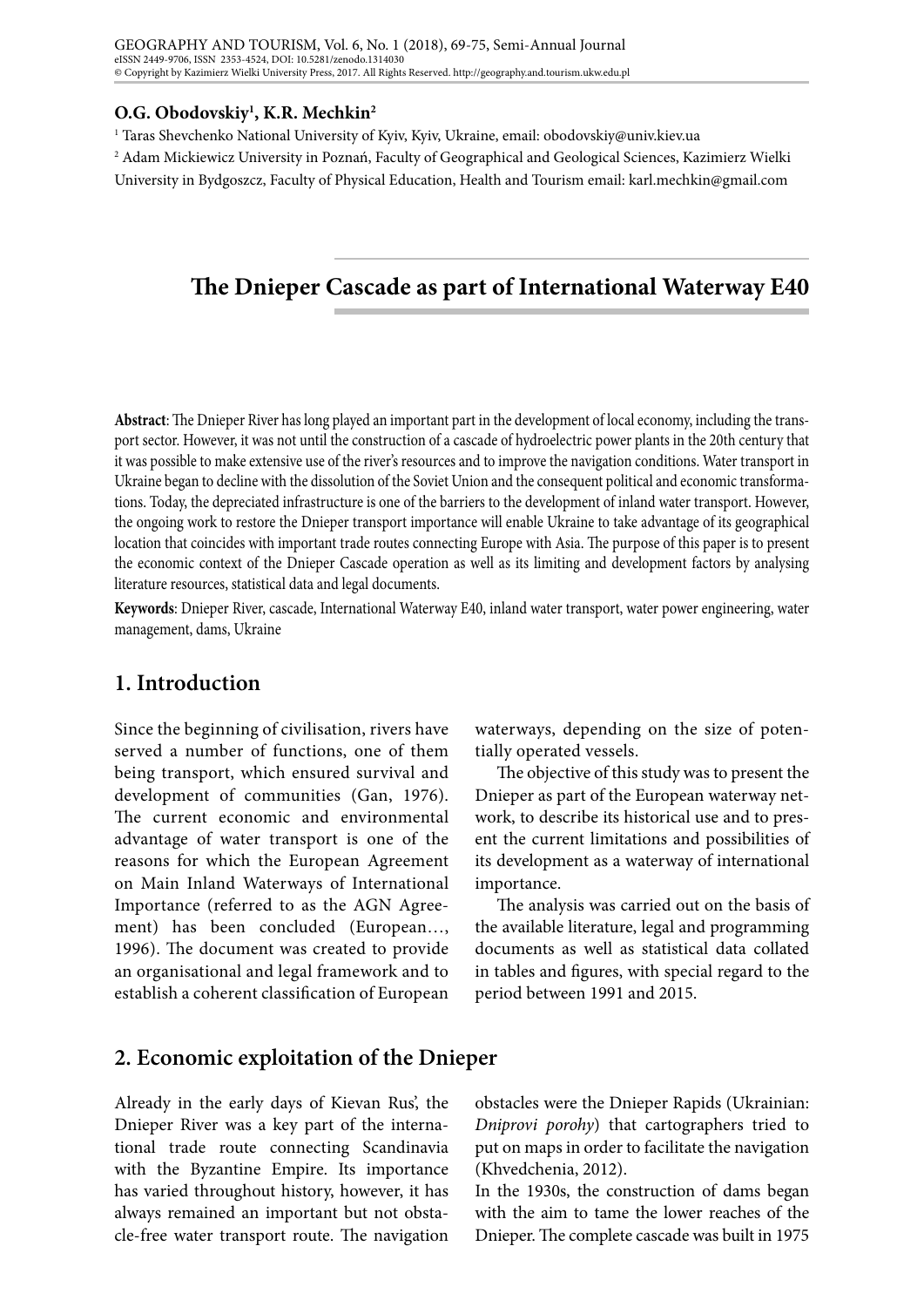when the Kaniv dam, the last dam in the Dnieper Cascade was put into service. The location of the Dnieper Cascade in relation to the E40 waterway

is shown in Figure 1, while the basic technical parameters of the Hydroelectric Power Plant and reservoirs are presented in Table 1.



Figure 1. Location of the Dnieper Cascade in relation to the International Waterway E40. 1 – Kiev Hydroelectric Power Plant, 2 – Kaniv Hydroelectric Power Plant, 3 – Kremenchuk Hydroelectric Power Plant, 4 – Middle Dnieper Hydroelectric Power Plant, 5 – Dnieper Hydroelectric Power Plant, 6 – Kakhovka Hydroelectric Power Plant (based on: Map of the European Inland Waterway Network, 2012; Yatsyk, 2003)

| Table 1. Characteristics of the Dnieper Hydroelectric Power Plants and reservoirs (based on: Hilchevskiy and |  |  |  |  |  |
|--------------------------------------------------------------------------------------------------------------|--|--|--|--|--|
| Grebin, 2014; Vishnievskiy et al., 2011)                                                                     |  |  |  |  |  |

| Name of hydroelectric  | Year<br>of    | Water<br>surface | Reservoir<br>surface area | Reservoir volume<br>$[km^3]$ |      | Installed     |  |
|------------------------|---------------|------------------|---------------------------|------------------------------|------|---------------|--|
| power plant            | commissioning | elevation<br>[m] | [thousands]<br>of ha      | total                        | used | power<br>[MW] |  |
| Kiev HPP               | 1968          | 12.0             | 92.2                      | 3.73                         | 1.17 | 422.5         |  |
| Kaniv HPP              | 1975          | 11.0             | 58.2                      | 2.50                         | 0.3  | 472.0         |  |
| Kremenchuk HPP         | 1960          | 14.2             | 225.2                     | 13.52                        | 8.97 | 632.9         |  |
| Middle Dnieper         | 1964          | 10.5             | 56.7                      | 2.46                         | 0.53 | 369.5         |  |
| (Dniprodzerzhynsk) HPP |               |                  |                           |                              |      |               |  |
| Dnieper HPP            | 1932, 1947    | 34.3             | 41.0                      | 3.32                         | 0.85 | 1,513.1       |  |
| Kakhovka HPP           | 1956          | 16.5             | 215.5                     | 18.18                        | 6.78 | 329.0         |  |
| Total                  |               | 98.5             | 688.8                     | 43.71                        | 18.6 | 3,739         |  |

The Dnieper Hydroelectric Power Plant was put into operation twice due to war damage, and after its expansion in 1980, the installed power was increased from 585 MW to 1,513.1 MW. In total, the Dnieper Cascade generates on average 9,255 GWh of energy per year. The production of energy will grow as a result of the second stage of modernisation works carried out since 2006 (Table 1). The first stage of the modernisation was completed in the period 1996–2002 (Ukrgidroproekt – obzor deyatelnosti, 2015).

In addition to producing electrical energy, the Dnieper Cascade serves a number of other important economic functions. According to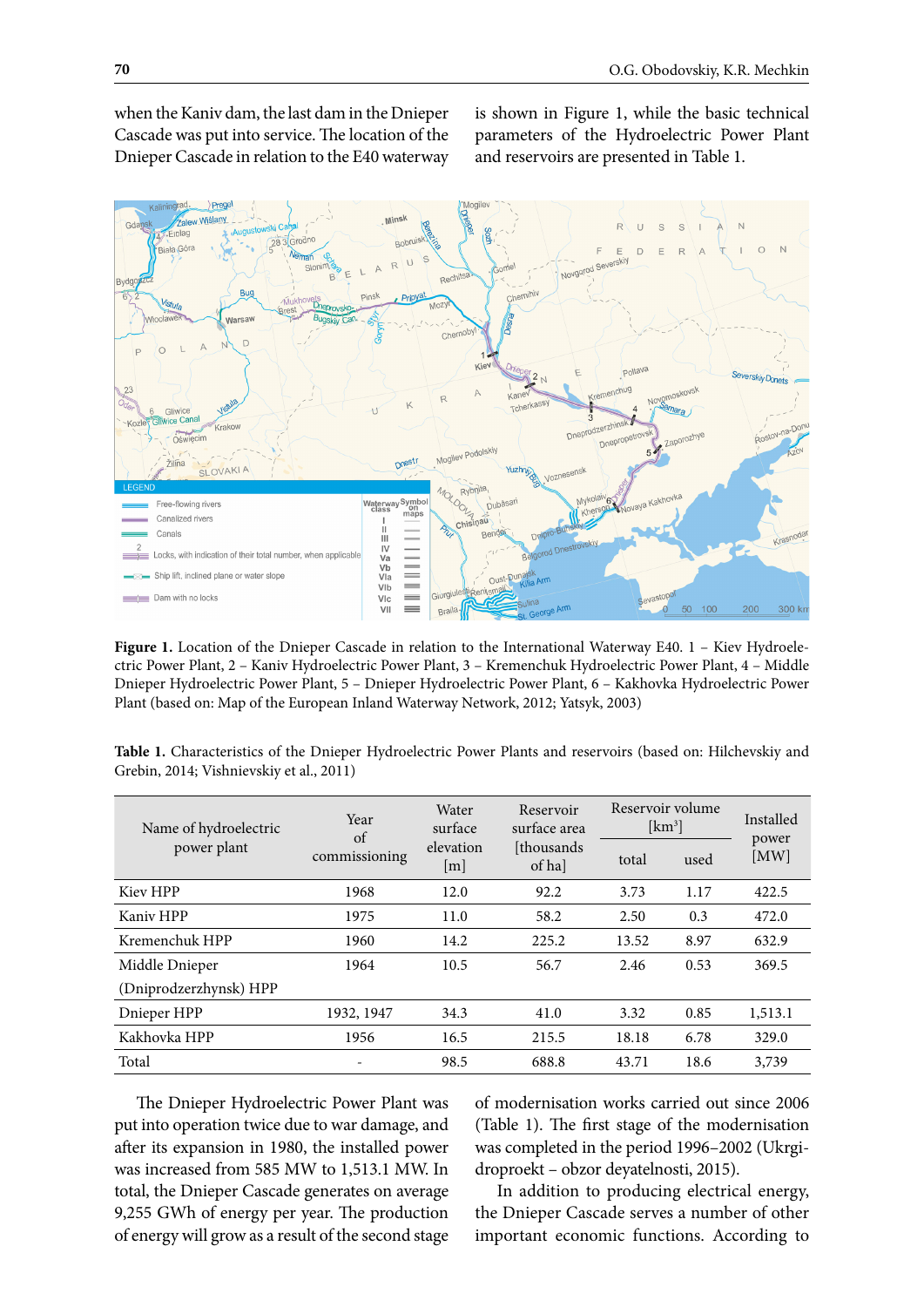the data contained in the Operating Rules for the Dnieper Cascade Reservoirs (Yatsyk, 2003), waters of the Dnieper River are supplied to 2/3 of the Ukrainian territory with a population of 30 million. The waters are used by 50 urban and industrial centres for municipal and production purposes, while 50 extensive irrigation systems provide water for 1,312,900 ha of farmlands. The Dnieper water is used in the cooling systems of four nuclear power plants and in fisheries. The study also highlights the valuable ecosystems that emerged after years of operation of the reservoirs.

Even though the Dnieper Cascade serves a number of economic functions, there are opinions questioning the economic sense of its operation in its current state, pointing out the possibility of more effective use of land being currently occupied by the reservoirs, as well as the risk of failure related to the functioning of the dams (Skrypnyk, Holiachuk, 2015).

Transport is also an important function performed by the Dnieper Cascade. The construction of the cascade has helped to create a shipping lane with a length of more than 900 km (Inventory of Main Standards and Parameters…, 2012; Yatsyk, 2003; Odbudowa Drogi Wodnej E-40 na odcinku Dniepr-Wisła…, 2015), a width of 80 m, and a transit depth of 3.65 m with local shoal patches of up to 2.65 m. In summer months, there is a risk of the transit depth dropping to 2 m. This would require additional technical measures, such as dredging and reducing the draught of vessels (Yatsyk, 2003).

In order to overcome the difference between the water levels resulting from the water impoundment by dams, each of them was fitted with a lock. The Dnieper Cascade lock parameters are provided in Table 2.

| Name of locks    | Year of com- |        | Lock chamber size $[m]$ | Head | Planned number<br>of lockages per<br>day | Average<br>locking time<br>[min] |
|------------------|--------------|--------|-------------------------|------|------------------------------------------|----------------------------------|
|                  | missioning   | length | width                   | m    |                                          |                                  |
| Kiev             | 1964         | 150    | 18                      | 11.5 | 36                                       | 38                               |
| Kaniv            | 1972         | 270    | 18                      | 12.5 | 34                                       | 40                               |
| Kremenchuk       | 1959         | 270    | 18                      | 17.0 | 36                                       | 38                               |
| Dniprodzerzhynsk | 1963         | 270    | 18                      | 12.5 | 45                                       | 30                               |
| Zaporizhia old   | 1933         | 120    | 18                      | 38.7 | 24                                       | 57                               |
| Zaporizhia new   | 1980         | 290    | 18                      | 38.7 | 36                                       | 38                               |
| Kakhovka         | 1955         | 270    | 18                      | 17.0 | 32                                       | 43                               |

**Table 2.** Parameters of the Dnieper Cascade locks (based on: Ukrgidroproekt – obzor deyatelnosti, 2015; Yatsyk, 2003)

The Zaporizhia locks are part of the Dnieper Hydroelectric Power Plant. The older one is a three-chamber lock, whereas the new lock has only one chamber.

There are nine inland ports on the Dnieper within the territory of Ukraine: Kiev, Cherkasy, Kremenchuk, Dniprodzerzhynsk, Dnipropetrovsk, Zaporizhia, Nikopol, Nova Kakhovka,

Kherson (Eastern Partnership regional transport study…, 2015; Odbudowa Drogi Wodnej E-40 na odcinku Dniepr-Wisła…, 2015). Their total handling capacity is about 42 million tons per year, however, it is currently used to a very limited extent only (Eastern Partnership regional transport study …, 2015).

#### **3. Current conditions and prospects for the use of waterways in Ukraine**

According to the data provided by the State Statistics Service of Ukraine (Statistichniy…, 2016), in 2015 Ukraine had 1,600 km of waterways. The inland transport routes were used to ship 3 million tons of goods, which accounted for 0.21% of the total goods, and to perform shipping services at a level of 1.6 billion tkm, which corresponds to 0.5% of the total freight. As shown in Table 3, Ukraine uses its inland waterways to a very limited extent only, com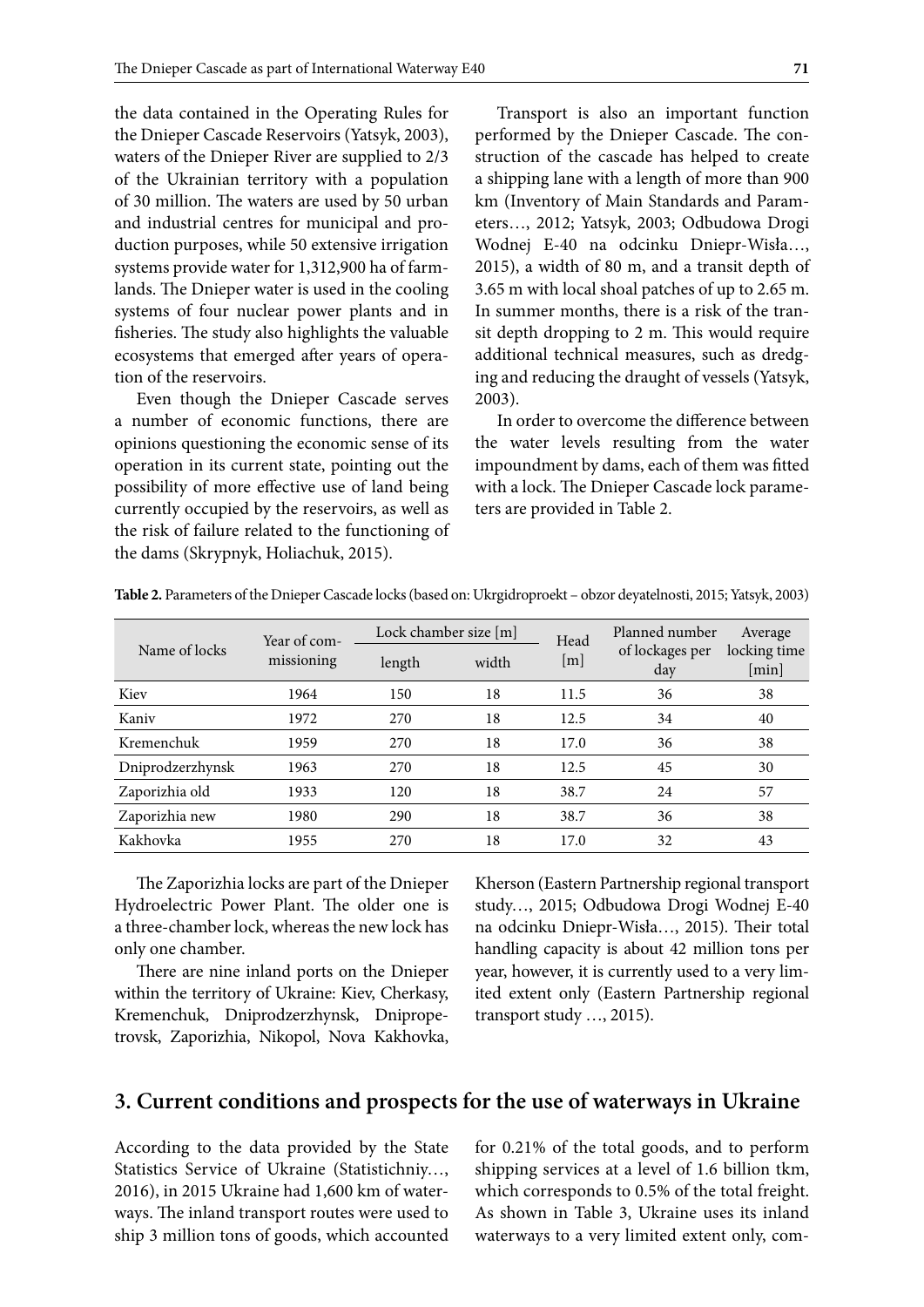pared to some EU countries. Prior to the dissolution of the Soviet Union and the related political and economic transformations, the water transport services were at a level of 50 (Doubrovsky, 2005) to 60 (Behrens et al., 2016) million tons per year.

| Country         | Length of waterways<br>[km] | Freight transport<br>[billions of tkm] | Modal split<br>[%] |
|-----------------|-----------------------------|----------------------------------------|--------------------|
| Austria         | 351                         | 1.8                                    | 2.5                |
| Belgium         | 1,516                       | 10.4                                   | 15.6               |
| Bulgaria        | 470                         | 5.6                                    | 26.6               |
| Croatia         | 1,017                       | 0.9                                    | 6.9                |
| Czech Republic  | 720                         | 0.0                                    | 0.1                |
| Finland         | 8,127                       | 0.1                                    | 0.4                |
| France          | 4,822                       | 8.5                                    | 2.8                |
| The Netherlands | 6,256                       | 48.5                                   | 43.1               |
| Lithuania       | 446                         | 0.0                                    | 0.0                |
| Luxembourg      | 37                          | 0.2                                    | 7.6                |
| Germany         | 7,675                       | 55.3                                   | 8.9                |
| Poland          | 3,655                       | 0.1                                    | 0.0                |
| Romania         | 1,779                       | 13.2                                   | 29.7               |
| Slovakia        | 172                         | 0.7                                    | 2.6                |
| <b>Ukraine</b>  | 1,600                       | 1.6                                    | 0.5                |
| Hungary         | 1,864                       | 1.8                                    | 5.0                |
| United Kingdom  | 1,050                       | 0.2                                    | 0.1                |
| Italy           | 1,562                       | 0.1                                    | 0.0                |

**Table 3.** Ukraine's inland waterway transport in 2015 compared to selected EU countries

Source: Prepared based on EU..., 2017; Statistichniy…, 2016

A decrease in the volume of inland water transport is reflected, among others, in the number of lockages completed per year. The number of lockages on the Dnieper has significantly decreased since the beginning of the 1990s and by the year 2000 there has been an over tenfold decline in lockages at some of the dams (Fig. 2). At most of the dams, the number



**Figure 2.** Changes in the number of lockages at the Dnieper Cascade locks in 1991–2000 and in 2015 (based on: Obukhov and Okulovich, 2008; Behrens et al., 2016): 1 – Kiev, 2 – Kaniv 3 – Kremenchuk, 4 – Dniprodzerzhynsk, 5 – Zaporizhia, 6 – Kakhovka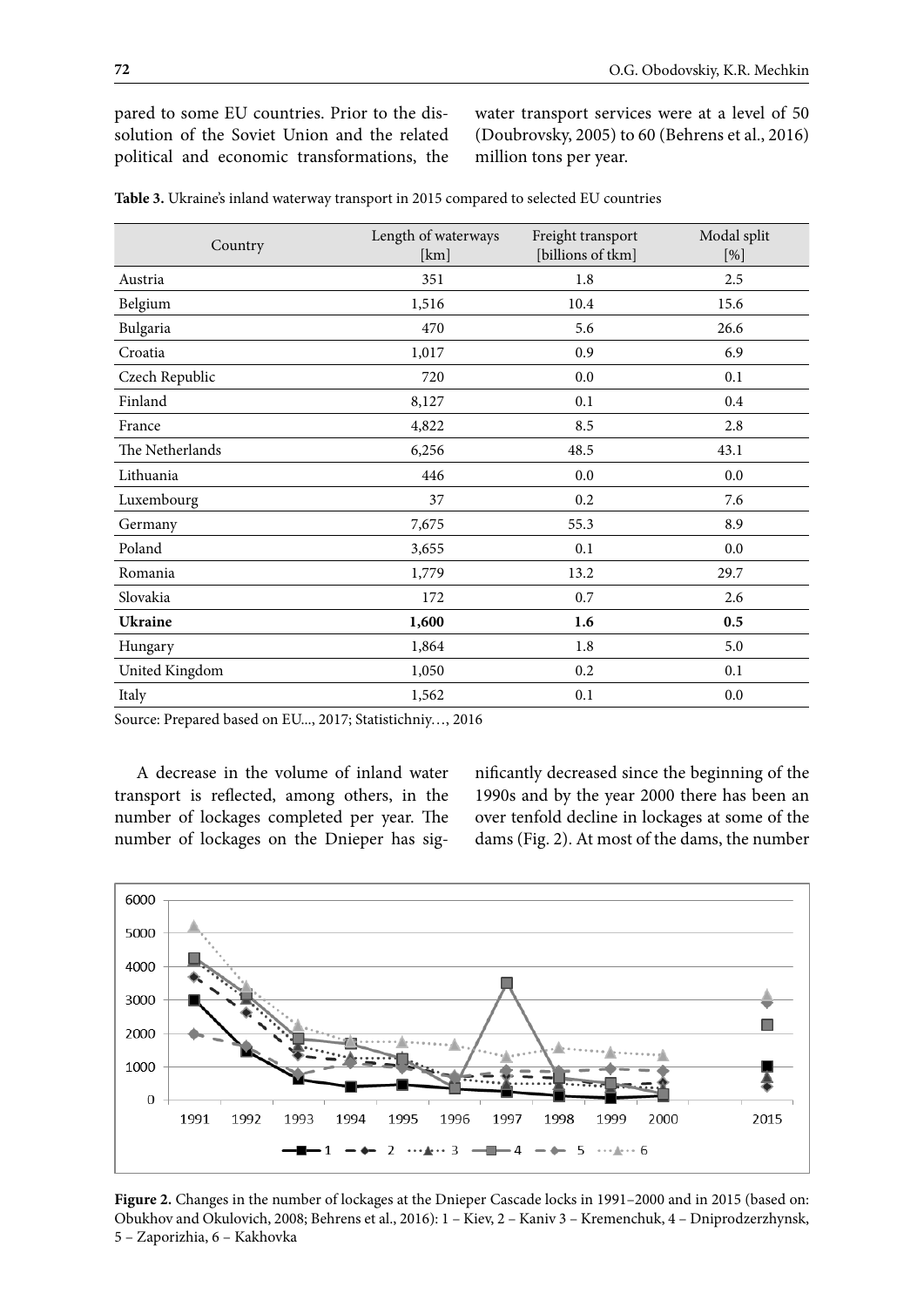of lockages has currently increased again. In 2015, the numbers were as follows: 1,028 at Kiev, 408 at Kaniv, 701 at Kremenchuk, 2,254 at Dniprodzerzhynsk, 2,928 at Zaporizhia and 3,951 at Kakhovka (Fig. 2). Historically, the 1970s witnessed the record number of lockages. The highest number was recorded for the Kaniv lock, where almost 22,000 vessels passed in 1974 (Behrens et al., 2016).

The development of transport corridors connecting Europe with Asia through the Black Sea basin and the Caucasus is an opportunity for Ukraine's inland transport (Doubrovsky, 2005; Eastern Partnership regional transport study…, 2015). The European Union's policy identifying water transport as an important component of the logistics chain that enables freight volumes to increase while reducing greenhouse gas emissions, can also be helpful (White Paper on transport, 2011).

The AGN Agreement (European Agreement on Main Inland Waterways…, 1996) identifies the Dnieper Cascade as part of the International Waterway E40 that connects the Baltic Sea with the Black Sea. Apart from the E40 waterway, other routes of lesser importance have been delimited in Ukraine. They cover the estuary sections of the following rivers: E40-01 – the Desna River, E40-02 – the Southern Bug River, E80-09 – the Danube Branch and E90-03 – the Dniester River (Fig. 1).

The entire length of the Dnieper Cascade is of water class V. In particular, the section between Pripyat and Kiev is of class Va, while the section between Kiev and Kherson – class Vb (Eastern Partnership regional transport study…, 2015; Inventory of Main Standards and Parameters…, 2012; Odbudowa Drogi Wodnej E-40 na odcinku Dniepr-Wisła …, 2015). Although the so-called Blue Book (Inventory of Main Standards and Parameters…, 2012) does not indicate any bottlenecks within the Ukrainian section of the E40 waterway, expert reports prepared by the team of J. Behrens, R. Destramps and A. Harkness (2016) show a very poor technical condition of the locks and route markings and the presence of local shoal patches. The costs of urgent repairs and maintenance works have been provisionally estimated at 11–20 million USD, although some sources estimate it at as much as 400–450 million US (Boniar et al., 2016).

Apart from the poor condition of the infrastructure, the other factors indicated as those limiting the development of water transport in Ukraine included an inadequate legal and organisational framework, inadequate funding and tariffs disadvantageous to carriers (Boniar et al., 2016). These problems can largely be solved by adopting a new law on inland water transport (Zakonoproekt Ukraini «Pro vnutrishiy vodniy transport», No. 2475а).

The challenge is also to modernise the other sections of the International Waterway E40. The following areas in Belarus have been identified as so-called bottlenecks: the Dnieper–Bug Canal together with the Mukhavets River and the Pina River, and the Pripyat River between Pinsk and the Belarusian–Ukrainian border. In Poland, the bottlenecks include: the Lower Vistula excluding the Włocławek Reservoir; and the Vistula-Bug junction (Inventory of Main Standards and Parameters…, 2012).

So far, the western slope of the Dnieper–Bug Canal has been modernised. Multiple modernisation alternatives for the other sections are currently under development. The proposal for Belarus includes further modernisation of the existing dams and regulation of the Pripyat River by constructing new dams. The proposal for Poland is to modernise the Lower Vistula by building a cascade. Depending on the variant chosen, the structures will be classic dams or weirs coated with inflatable rubber dams with a low accumulation of water. Three variants have been developed for the Vistula–Bug junction, requiring the construction of new navigable canals and the regulation of a section of the Middle Vistula (Odbudowa Drogi Wodnej E-40 na odcinku Dniepr-Wisła …, 2015).

The progressive modernisation of Ukrainian seaports, including their adaptation for the increased container ship traffic (Doubrovsky, 2005) and their subsequent integration with inland waterways also provide new opportunities for the Dnieper waterway development.

Work is also under way to design "Dnieper-Max" class vessels for the sea-river traffic (Egorov, 2013), which would serve the ports in the Black Sea basin and along the Dnieper Cascade without the need for additional freight handling.

It is estimated that, if necessary investment, organisational and legal activities are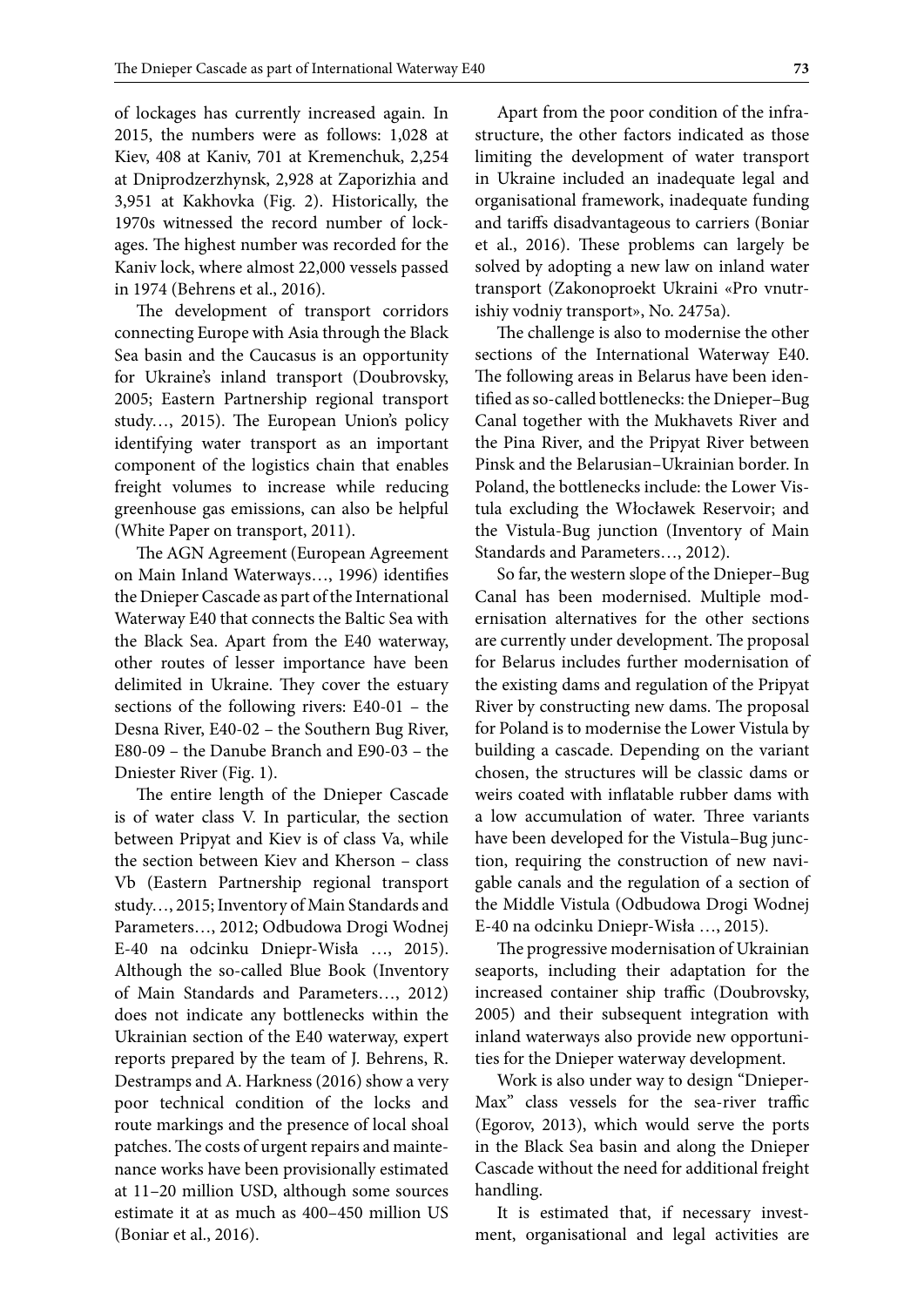undertaken, the demand for water transport on the Dnieper can possibly reach 40 million tons in 2025 (Behrens et al., 2016). According to the UN guidelines, the initiatives under-

### **4. Conclusions**

Since the beginning of the Ukrainian statehood, the Dnieper has functioned as one of the main economic and transport pivots. The construction of the cascade of dams has helped to better exploit the Dnieper's resources, which now serve both as water supplies for the population, agriculture, transport, industry, including electric power industry, and as resources for environmental purposes.

The Dnieper transport route forms part of the International Waterway E40 connecting the Baltic Sea with the Black Sea. Although its operating parameters allow the route to function as a route of international importance, investment is necessary to improve the condition of the

taken should take account of the principles of sustainable development and seek to reduce the environmental impact (Inventory of Main Standards and Parameters…, 2012).

infrastructure that has been depreciated and is currently not delivering its full potential.

The development of international transport corridors, both within Europe and those connecting Europe with Asia, is an opportunity for Ukraine's inland waterways to grow. The modernisation of the Polish section of the International Waterway E40 may be of key importance, while enabling the use of the entire route.

Water transport may also be used to a greater extent when supported by the dedicated laws and regulations that are currently being adopted in Ukraine, as well as by the development of the sea-river transport in the Black Sea basin.

## **References**

- Behrens J., Destremps R., Harkness A., 2016. Dnipro Waterway Ukraine Engineering Evaluation Assessment Report, U.S. Army Corps of Engineers, Kyiv.
- Boniar S.M., Korniiko Y.R., Valiavska N.O., 2016. Impediments to the development of Ukrainian inland waterways, Actual problems of economics 3 (177), 246-252.
- Doubrovsky M., 2005. Ukrainian and Russian waterways and the development of European transport corridors, European transport n. 30, 14-36.
- Eastern Partnership regional transport study Final report, 2015. Idea II Project., https://ec.europa.eu/transport/ themes/international/studies/international\_en.
- Egorov A.G., 2013. Opredelenie glavnykh razmereniy barzhe-buksirnovo sostava smeshannovo plavleniya "Dniepro-Maks" klassa, Vypisk Odeskovo natsionalnovo morskovo universitetu 3 (39), 37-61 [in Russian with English abstract].
- European Agreement on Main Inland Waterways of International Importance (AGN), 1996. United Nations Economic Commission for Europe, Geneva.
- EU transport in figures statistical pocketbook 2017, 2017. Publications Office of the European Union, Luxembourg.
- Gan J.W., 1978. Z dziejów żeglugi śródlądowej w Polsce, Książka i Wiedza, Warszawa [in Polish].
- Hilchevskiy V.K., Grebin V.V.(red). 2014. Vodniy fond Ukraini. Shtuchni vodoimy i stavki. Interpress, Kyiv [in Ukrainian].
- Inventory of Main Standards and Parameters of the E Waterway Network "Blue Book", 2012. United Nations Economic Commission for Europe, New York-Geneva.
- Khvedchenia S., 2012. Istoriko-kartograficheskiy aspekt doslidzhennya "shlyakhu iz Varyagiv u Greki", Istoriko-geografichni doslidzhenya v Ukraini 12, 163-189 [in Ukrainian].
- Map of the European Inland Waterway Network, 2012. United Nations Economic Commission for Europe.